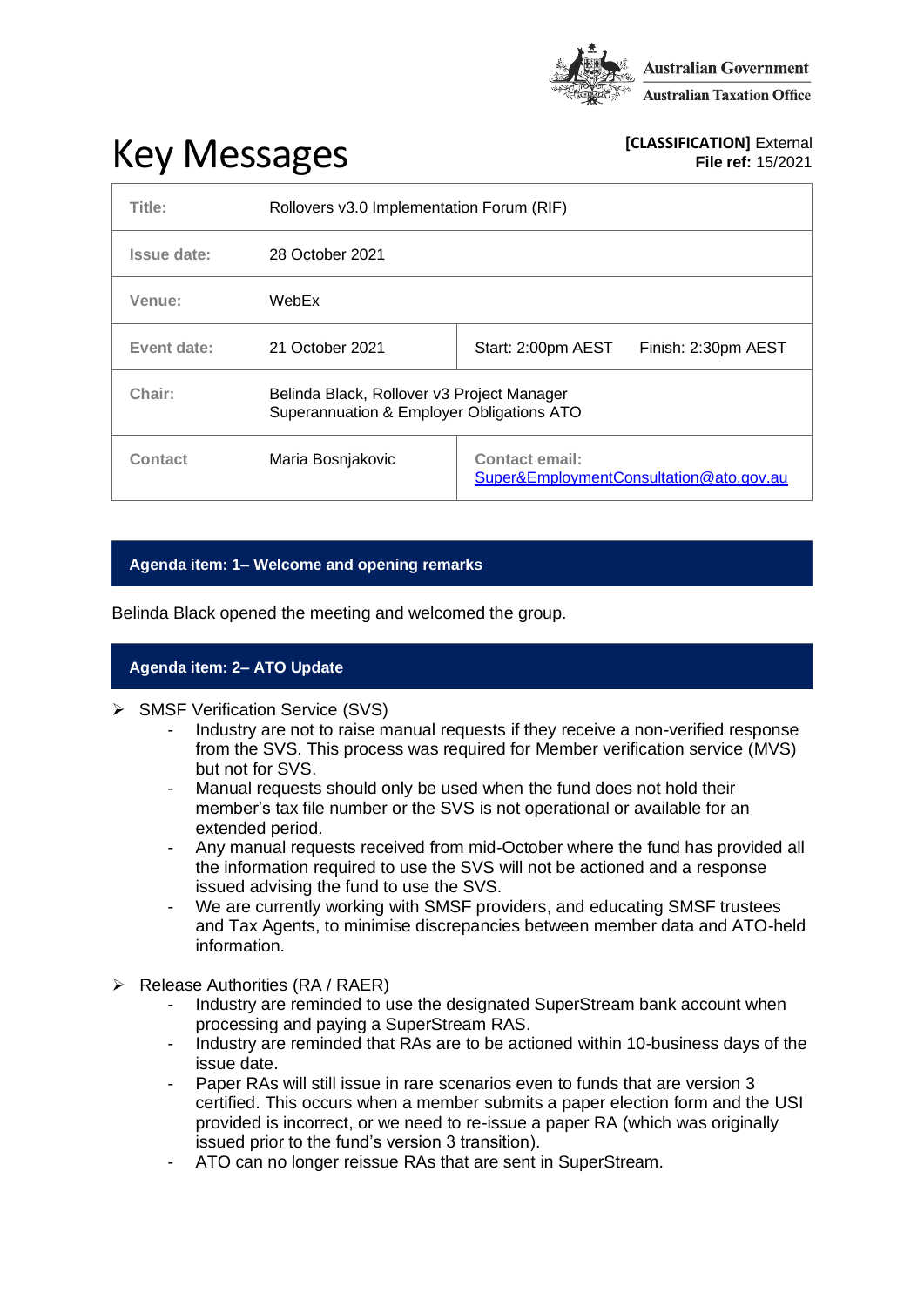

- **Australian Taxation Office**
- Non-streamlined RAs will remain as paper due to the low volumes of these transactions.
- The User [Guide](https://softwaredevelopers.ato.gov.au/sites/default/files/2021-10/Rollover_v3_User_Guide_V4.04_Final.pdf) and [FAQ](https://www.ato.gov.au/uploadedFiles/Content/SPR/downloads/SuperStream_Implementation_and_Onboarding_Information.pdf) have been updated to provide further clarification on the error code to use when sending an RAER to the ATO.
- ➢ Production Verification Testing (PVT)
	- PVT is now completed and the ATO will transition to Business As Usual processes. Industry is to utilise the [Super Enquiry Service](https://www.ato.gov.au/Super/APRA-regulated-funds/In-detail/APRA-resources/Accessing-Super-Enquiry-Service-for-APRA-funds/) or [Online Services for](https://softwaredevelopers.ato.gov.au/OnlineservicesforDSPs)  [DSPs](https://softwaredevelopers.ato.gov.au/OnlineservicesforDSPs) when seeking assistance.
- ➢ SMSF alias lookup
	- The ATO has begun engagement and work on the SMSF alias lookup service through the Digital Services Gateway (DSG), with a small working group.
	- For the SMSF alias lookup (both CSV and DSG API) the ATO based on industry feedback is looking to include commercial details on the SMSF provider – not just their alias.
- ➢ The following documents have been updated and published on our [SuperStream](https://www.ato.gov.au/Super/Sup/SuperStream-Rollover-v3/)  [Rollover v3](https://www.ato.gov.au/Super/Sup/SuperStream-Rollover-v3/) wrapper page:
	- 14 October [2021 weekly onboarding update](https://www.ato.gov.au/uploadedFiles/Content/SPR/downloads/14_October_2021.pdf)
	- [SuperStream rollover v3 implementation and onboarding learnings and issues](https://www.ato.gov.au/uploadedFiles/Content/SPR/downloads/SuperStream_Rollovers_v3_Implementation_and_onboarding_learning_and_issues_register.pdf)  [register](https://www.ato.gov.au/uploadedFiles/Content/SPR/downloads/SuperStream_Rollovers_v3_Implementation_and_onboarding_learning_and_issues_register.pdf)
	- [SuperStream rollover v3 SMSF service provider readiness](https://www.ato.gov.au/uploadedFiles/Content/SPR/downloads/SuperStream_Rollover_v3_SMSF_service_provider_readiness.pdf)

## **Agenda item: 3– Industry Update and Questions**

➢ Industry requested clarification on regulation 6.33E(3) of the *Superannuation Industry (Supervision) Regulations 1994* which provides that trustees may ask the Commissioner of Taxation to manually verify member details when the fund is unable to use an electronic service to verify SMSF details.

**Post meeting update:** As per [FAQ](https://www.ato.gov.au/uploadedFiles/Content/SPR/downloads/SuperStream_Implementation_and_Onboarding_Information.pdf) 24 and 25, irrespective of the SVS response funds are not required to request a manual verification, as the results will be the same. Where a 'not verified' response is returned, industry may choose (at their own discretion) to not proceed with the rollover.

#### **Agenda item: 4– Issues register**

The latest version of the [SuperStream Rollover v3 implementation and onboarding learnings](https://www.ato.gov.au/uploadedFiles/Content/SPR/downloads/SuperStream_Rollovers_v3_Implementation_and_onboarding_learning_and_issues_register.pdf)  [and issues register](https://www.ato.gov.au/uploadedFiles/Content/SPR/downloads/SuperStream_Rollovers_v3_Implementation_and_onboarding_learning_and_issues_register.pdf) was published to the [SuperStream Rollover v3 wrapper](https://www.ato.gov.au/Super/Sup/SuperStream-Rollover-v3/) page 15 October, 2021.

#### **Agenda item: 5– Wrap up and close**

Belinda thanks the group for their attendance and participation and support through the life of the project. Everyone's commitment resulted in successful outcomes for all. Given the phase of the project and industry's onboarding status, this will be the last RIF meeting. The project team will likely still exist for another month to support everyone to transition to Business As Usual processes.